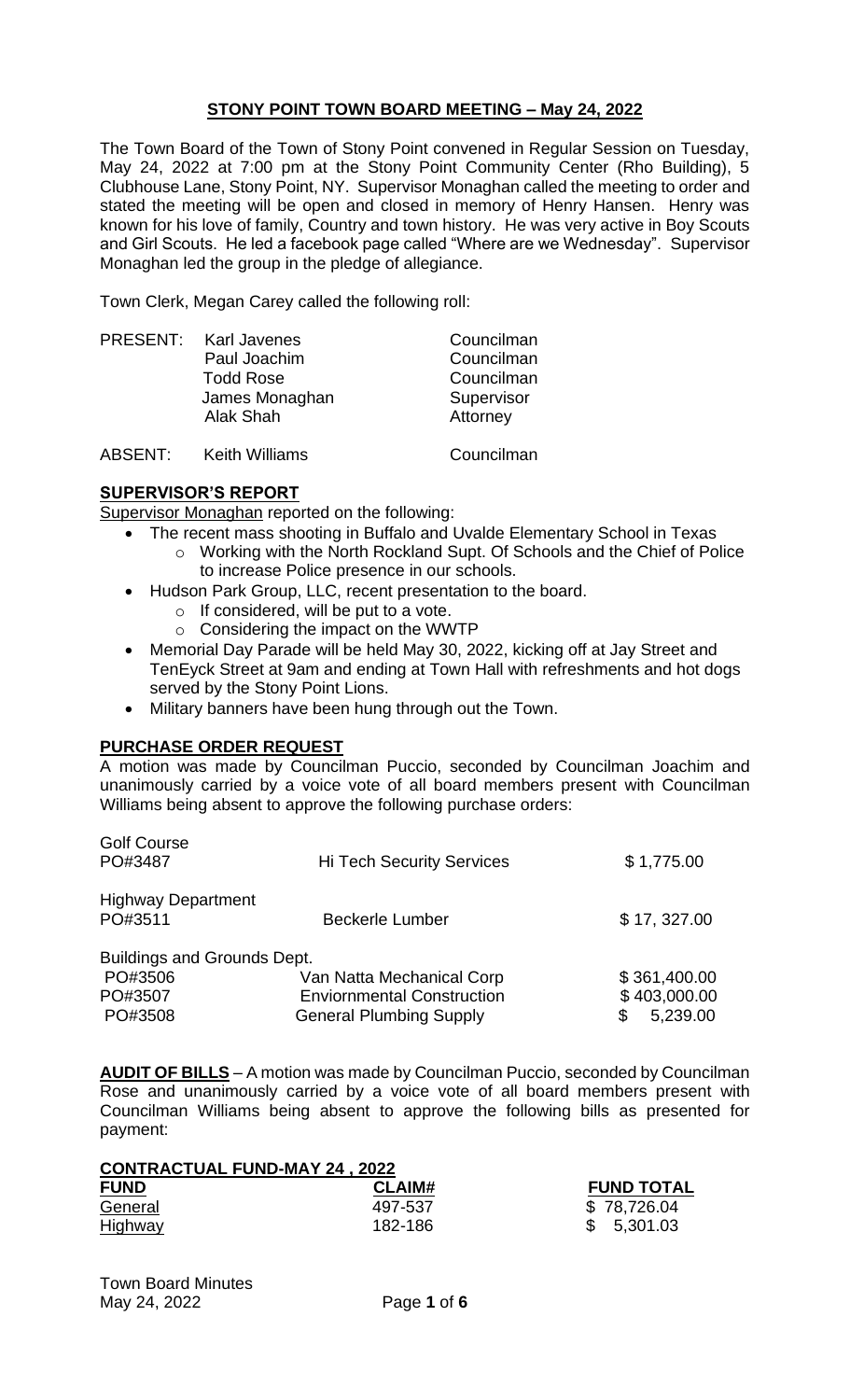| Sewer                    | 135-147   | 6,497.86     |
|--------------------------|-----------|--------------|
| <b>Special Districts</b> |           |              |
| Enterprise               | 157-171   | \$182,267.98 |
| Solid Waste              | 13        | 5,033.48     |
| <b>Street Light</b>      |           | 19,744.26    |
| Ambulance                | $12 - 13$ | 35,309.83    |

**MINUTES** - A motion was made by Supervisor Monaghan, seconded by Councilman Joachim and unanimously carried by a voice vote of all board members present with Councilman Williams being absent to approve the minutes of May 10, 2022, Town Board Meeting.

# **CORRESPONDENCE** - None

## **PUBLIC INPUT** –

Jim Purcell-141 Central Highway, spoke on:

- Letchworth proposal
- Police protection on the roads with the recent Cable upgrades being installed.
- Consolidation of the Highway and Parks Departments.

Diane Quellar-22 Hawknest Road, spoke on the Rockland Community Power Program.

Michael Schoales- 10 Bullowa Drive, spoke on the garbage situation at 34 Franck Road.

## **Accept Time Record for Appointed (Elected) Officials**

A motion was made by Supervisor Monaghan, seconded by Councilman Joachim and unanimously carried by a voice vote of all board members present with Councilman Williams being absent to accept the following Resolution:

## Resolution #11/2022

Be It Resolved, that the Town of Stony Point/30250 hereby established the following standard workdays for Councilman Michael Puccio and Superintendent of Highways, Karl Javenes and will report the officials to the New York State and Local Retirement based on their record of activities.

## **Disclosure Statements**

A motion was made by Supervisor Monaghan, seconded by Councilman Puccio and unanimously carried by a voice vote of all board members present with Councilman Williams being absent to accept the 2022 Disclosure Statements as presented to the Town Clerk and reviewed by the Ethics Committee.

## **Award Bid-Highway Garage Roof**

A motion was made by Supervisor Monaghan, seconded by Councilman Puccio and unanimously carried by a voice vote of all board members present with Councilman Williams being absent to award the bid for the Highway Garage Roof to Quatrochi & Sons Roofing for a total price of \$37,000.

## **Award Bid-Playground Equipment**

A motion was made by Supervisor Monaghan, seconded by Councilman Joachim and unanimously carried by a voice vote of all board members present with Councilman Williams being absent to award the bid for Playground Equipment to Playground Boss in the amount of \$136,601.00 for Eccher and Riverfront Park and \$88,817.00 for Clark Park, Heights Park, Laurel Park and the Town Pool which will be partially paid by a NYS Grant in the amount of \$100,000.

## **Property Maintenance-146 South Liberty Drive**

A motion was made by Supervisor Monaghan, seconded by Councilman Joachim and unanimously carried by a voice vote of all board members present with Councilman

Town Board Minutes May 24, 2022 Page **2** of **6**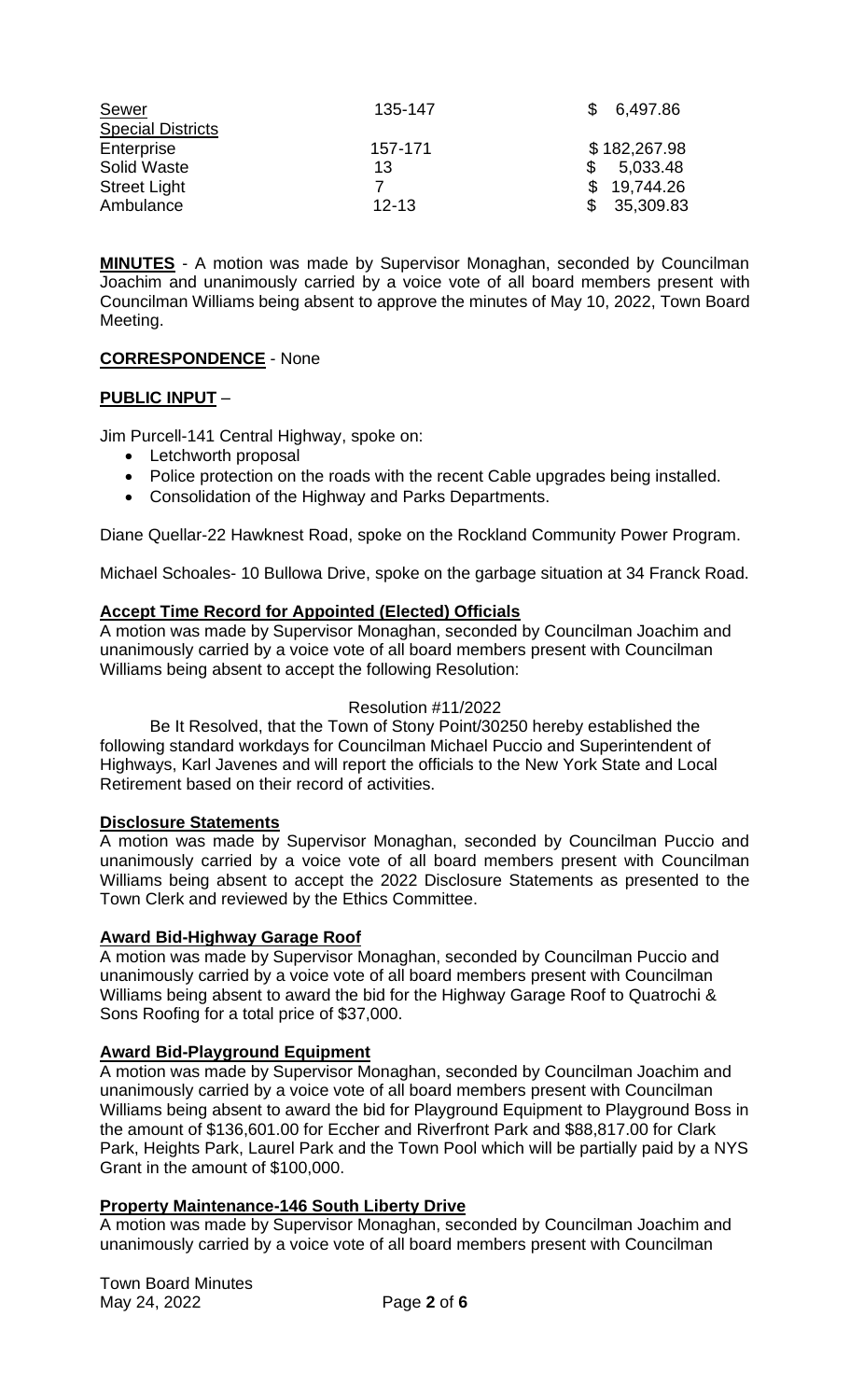Williams being absent to exercise Section 161-5 of the Property Maintenance Law of the Town of Stony Point at 146 S. Liberty Drive (20.11-3-1).

## **Request to Hire Lifeguards**

A motion was made by Supervisor Monaghan, seconded by Councilman Rose and unanimously carried by a voice vote of all board members present with Councilman Williams being absent to hire the following lifeguards for the Town Pool and Wading Pool at Eccher Park from  $6/25/22 - 9/5/22$  at a rate of pay of \$16.00/hr:

*Michael Stamm Substitute Dante Cerrati* Ryan Mogg *Vincent Orfini Armando Mendez Anthony Rosario Luther Kohut Keira Costin Kaitlyn Costin Kevin Burns*

### **Request to Hire Playground Camp Counselors**

A motion was made by Supervisor Monaghan, seconded by Councilman Joachim and unanimously carried by a voice vote of all board members present with Councilman Williams being absent to hire the following counselors for the playground camp program Monday thru Friday 6/27/22-8/5/22 from 9:30am-2pm:

| <b>Director</b>        | Rate       |
|------------------------|------------|
| Christopher Alva       | \$17.00/hr |
| <b>Counselors</b>      | \$13.20/hr |
| Casey Murphy           |            |
| Isabella Scolaro       |            |
| <i>Madison Parente</i> |            |
| <b>Delany McGovern</b> |            |
| Sara McNicholas        |            |
| Daniella Anselmi       |            |
| Daniel Carron          |            |
| Kathryn Morgese        |            |

## **Request to Hire Recreation Assistant (Seasonal)**

A motion was made by Supervisor Monaghan, seconded by Councilman Puccio and unanimously carried by a voice vote of all board members present with Councilman Williams being absent to hire Gabriella Cabassa as a Recreation Assistant (Seasonal) at a rate of pay of \$17.00/hr.

#### **Request for Use of Stony Point Justice Court and Surrounding Property for Drive-In Movie Series**

A motion was made by Supervisor Monaghan, seconded by Councilman Joachim and unanimously carried by a voice vote of all board members present with Councilman Williams being absent to approve the request from SPPAL for the use of Justice Court and Surrounding areas for a drive-in Movie series for the following dates. The events are scheduled for 6pm to 11pm with no rain date.

**Friday, June 24th Friday, July 15th Friday, August 12th**

# **Approve Post Audit Budget Transfers for 2021**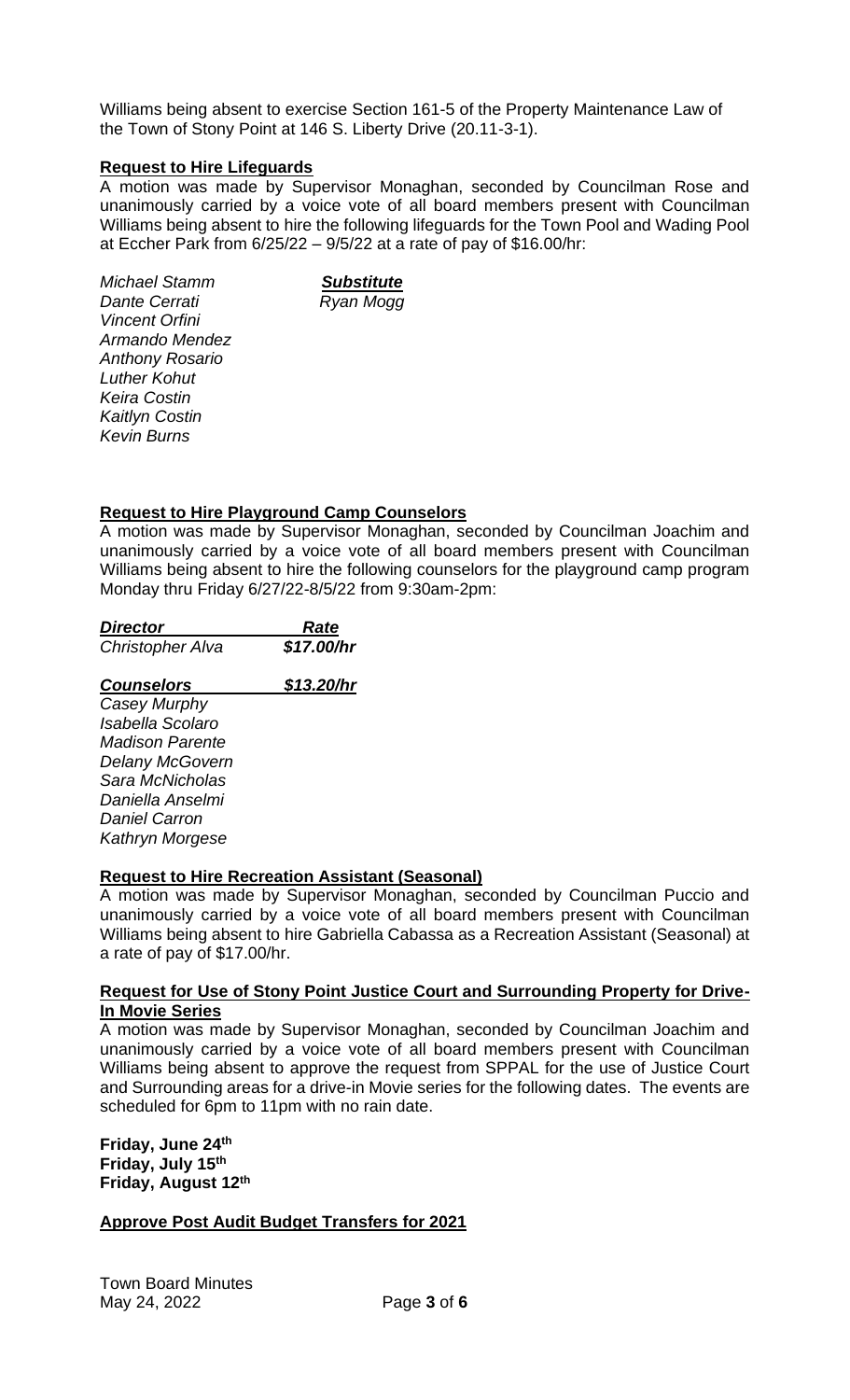A motion was made by Supervisor Monaghan, seconded by Councilman Puccio and unanimously carried by a voice vote of all board members present with Councilman Williams being absent to approve the Post Audit Transfer for 2021.

| 2021 Budget Transfers (Post audit) |                                   |               |
|------------------------------------|-----------------------------------|---------------|
| <b>General Fund</b>                |                                   |               |
| Expenses                           | <b>Discription</b><br>Acct.#      | \$ Amount     |
|                                    | $20.403 \cdot P.A.L.$             | 2,403.99      |
|                                    | A9060.8 · HEALTH & DENTAL-GENERAL | (251, 978.06) |
|                                    |                                   |               |
|                                    |                                   |               |
| Total                              |                                   | (249, 574.07) |
|                                    |                                   |               |
|                                    |                                   |               |
|                                    | A599- Appropriated Fund Balance   | 249,574.07    |
| Total:                             |                                   |               |
|                                    | A599 Appropriated Fund Balance    |               |

#### **General Fund**

| Final Budgetary JEs JE #1 |                                              |  |
|---------------------------|----------------------------------------------|--|
|                           | To adjust the budget for over expended lines |  |
| A1330.1                   | TAX REC.-PERS. SERV.                         |  |
| A1420.4                   | TOWN ATTORNEY FEES - Other                   |  |
| A3120.1                   | POLICE-PERS.SERV. - Other                    |  |
| A4020.1                   | REGISTRAR-PERS.SERV.                         |  |
| A7110.104                 | PARKS-PERS.SERV.:10.104 -+ YOUTH-LABORERS    |  |
| A7620.4                   | SR.CITIZENS TRIP-EXPENSE - Other             |  |
| A9030.8                   | SOCIAL SECURITY-GENERAL                      |  |
| A9902                     | transfer to capital                          |  |
| A1010.1                   | TOWN BOARD-PERS. SERV.                       |  |
| A1110.1                   | <b>JUSTICE CT.-PERS. SERV.</b>               |  |
| A1410.1                   | TOWN CLERK-PERS.SERV.                        |  |
| A1460.4                   | REC.MANAGEMENT-EXPENSE                       |  |
| A1620.102                 | <b>BUILDING WAGES-NONRHO/KIRKBRDE</b>        |  |
| A1989.4                   | MISC. - Other                                |  |
| A3610.1                   | ARB-PERS.SERV.                               |  |
| A5010.1                   | SUPT.OF HWYS.-PERS.SERV.                     |  |
| A5132.4                   | HIGHWAY GARAGE-EXPENSE                       |  |
| A599                      | APPROPRIATED FUND BALANCE                    |  |
| A7110.1                   | PARKS-PERS.SERV. - Other                     |  |
| A8010.1                   | ZONING-PERS.SERV.                            |  |
| A8020.1                   | PLANNING-PERS.SERV.                          |  |
| A9055.8                   | DISABILITY INS.                              |  |
| A9710.7                   | DEBT SERVICES-BOND INTEREST                  |  |
| Total                     |                                              |  |

## **Highway Fund**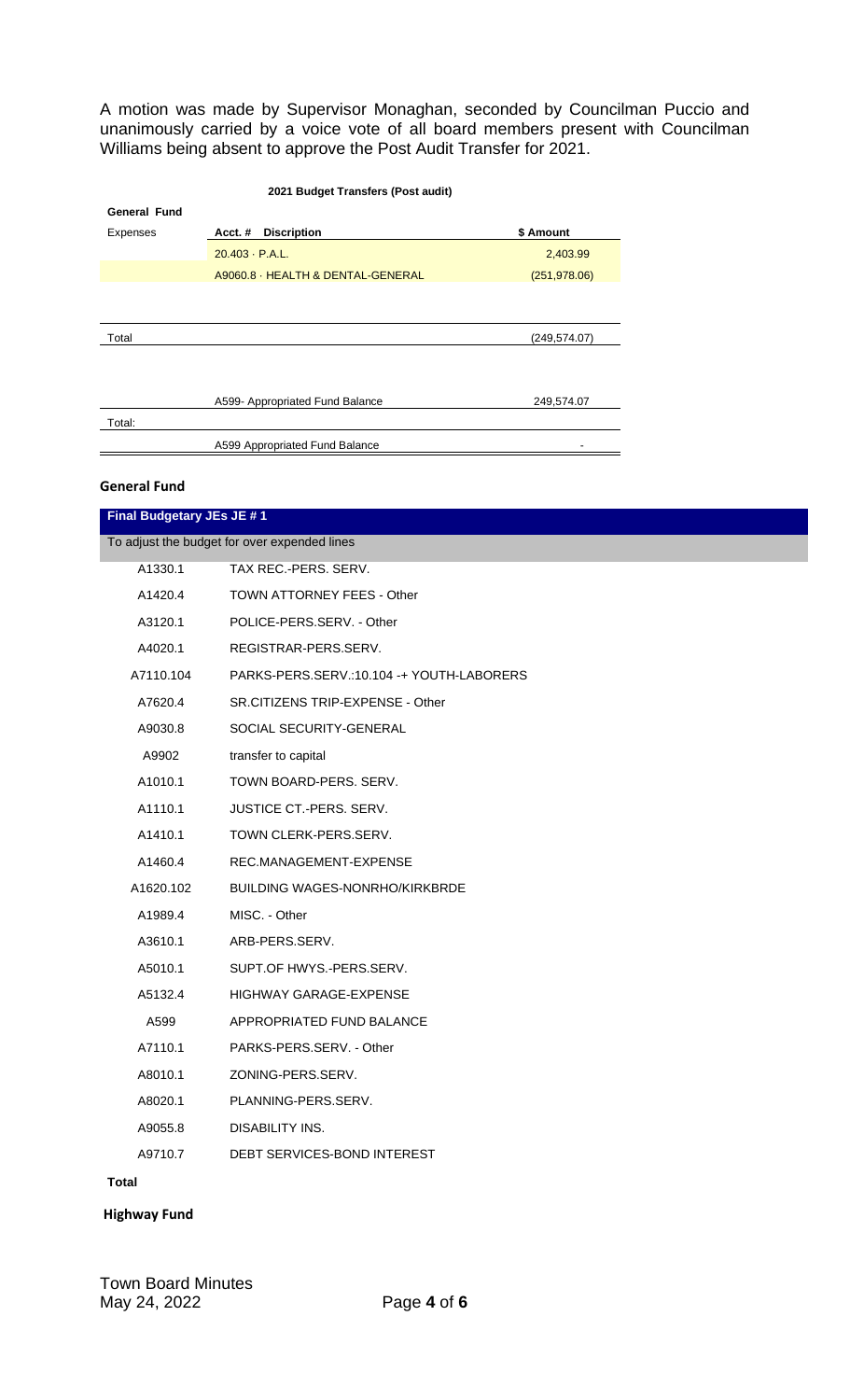### **Final Budgetary JEs JE # 3**

| To cover overexpended lines |                                 |
|-----------------------------|---------------------------------|
| D5110.4                     | GENERAL EXPENSE - REG.          |
| D9710.6                     | <b>DEBT SERVICE-PRINCIPAL</b>   |
| D9710.7                     | DEBT SERVICE-INTEREST           |
| D599                        | APPROPRIATED FUND BALANCE-HWY   |
| D9060.8                     | EMPLOYEE BENEFITS-HEALTH & DENT |

**Total**

**Solid Waste**

#### **Final Budgetary JEs JE # 1**

| To adjust final budget for overepnded lines |
|---------------------------------------------|
|---------------------------------------------|

| SR81604 | <b>SOLID WASTE EXPENSES</b>  |
|---------|------------------------------|
| SR599   | Appropriated SR Fund Balance |

**Total**

**Sewer Fund**

#### **Final Budgetary JEs JE # 4**

#### To adjust final budget for overexpended lines

| S <sub>1440.4</sub> | ENGINEERING EXPENSE-SEWER       |
|---------------------|---------------------------------|
| S9710.6             | DEBT SERVICE-PRINCIPLE          |
| S9710.7             | Debt Service - Interest         |
| S8130.1             | SEWER-PERSONAL SERVICES - Other |
| S9060.8             | EMP. BENEFITS HLTH & DENTAL     |

**Total**

#### **Approve NY Electric and Natural Gas Supply Agreement**

A motion was made by Supervisor Monaghan, seconded by Councilman Joachim and unanimously carried by a voice vote of all board members present with Councilman Williams being absent to approve NY Electric and Natural Gas Supply Agreement.

## **Authorize Supervisor to Execute Cost Share Agreements for Frado Court & Captain Faldermeyer Drive**

A motion was made by Councilman Puccio, seconded by Councilman Joachim and unanimously carried by a voice vote of all board members present with Councilman Williams being absent to authorize Supervisor Monaghan to execute a cost share agreement with Orange & Rockland Utilities, Inc. for road restoration for Frado Court and Captain Faldermeyer.

#### **Authorize Supervisor to Hire Part Time Code Enforcement Officer**

A motion was made by Councilman Joachim, seconded by Councilman Puccio and unanimously carried by a voice vote of all board members present with Councilman Williams being absent to authorize Supervisor Monaghan to hire a Code Enforcement Officer I (part time).

#### **EXECUTIVE SESSION**

At 7:46pm a motion was made by Supervisor Monaghan, seconded by Councilman Joachim and unanimously carried by a voice vote of those board members present with